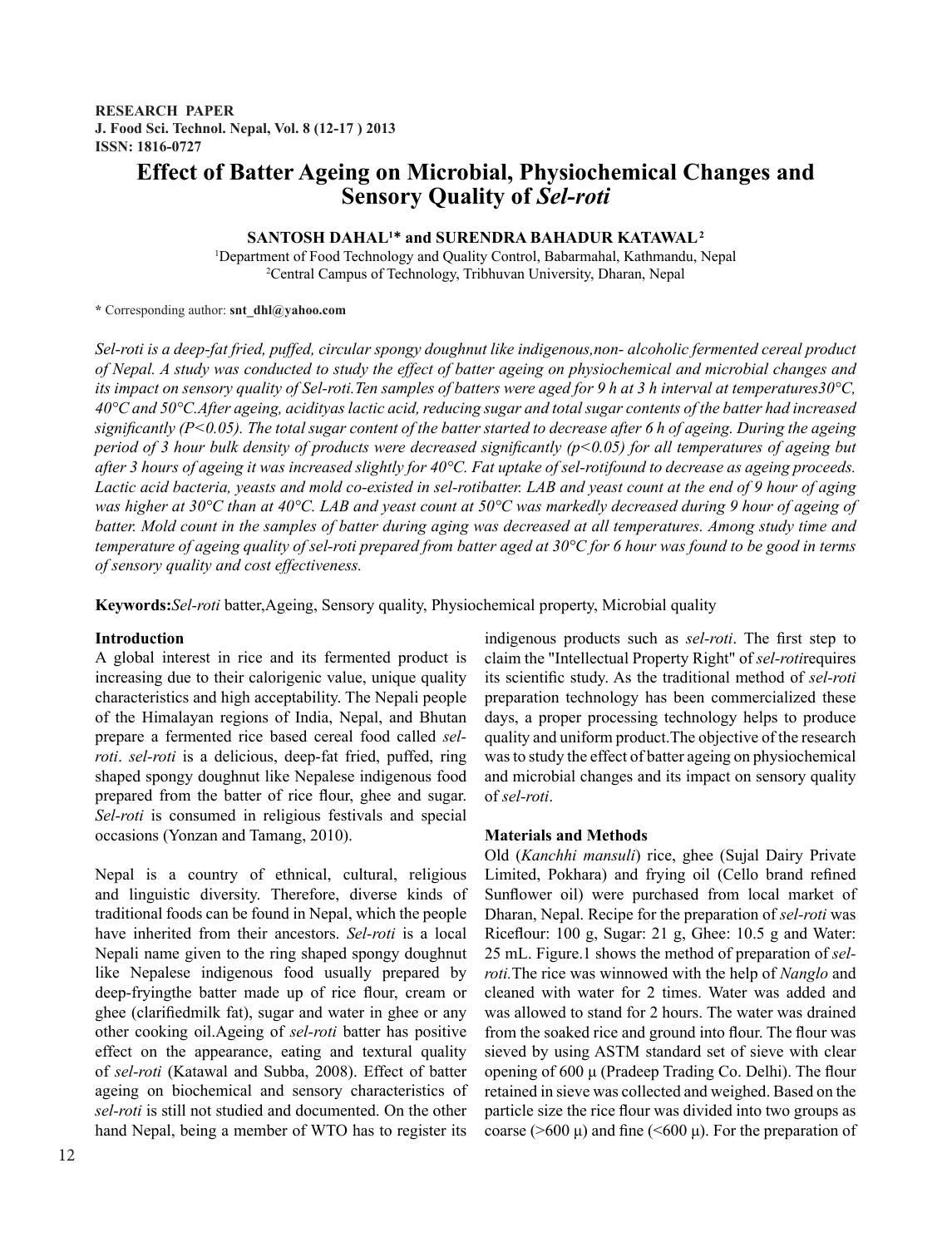*sel-roti*, 30% coarse flour and 70% fine flour were mixed and taken. Sugar, ghee and a little water was added onto the flour. It was kneaded with palm for about 20 minutes and allowed to stand for batter development. Sufficient water was added and whipped with hand. Then, the batter was poured into heated oil, giving into the circular shape. Frying was done at 210˚C (initial). Total time of frying was 35 second; upside was turned down after 19 second and finally removed with the help of *Jheer,*which is a local word for a pointed bamboo stick.

After preparing batter as above it was aged at different temperatures for above mentioned time periods.Physical, Chemical and microbial analyses of samples of batter (aged for given time and temperature) were done to study

| Process                                                  | <b>Notes</b>                                   |
|----------------------------------------------------------|------------------------------------------------|
| Rice                                                     |                                                |
| Cleaning                                                 |                                                |
| Soaking                                                  | * for about 2 hours in potable water           |
| Draining                                                 |                                                |
| Grinding/powdering                                       | *in <i>Khalbacha</i> or grinder                |
| Sieving *optimum particle size                           |                                                |
| (Particle size $\leq 600 \mu m$ 70% + $> 600 \mu m$ 30%) |                                                |
| Mixing                                                   | *ghee and sugar                                |
| Kneading/rubbing well                                    | *about 20 minutes                              |
| Batter preparation<br>$(25 \text{ mL}/100g*$ flour)      | *Adding water in adequate amount               |
| Ageing the batter                                        | *at 30°C, 40°C and 50°C for $3h^*$ , 6h and 9h |

Frying in oil \*at initial 210˚C, total time 35 second, by turning other side by means of *jheer* after 19 second *Sel-roti* Ready to serve

**Figure 1. Flow chart for the preparation of sel-roti**

the effect of ageing on the batter.

*Sel-roti* was made from different samples of *sel-roti*  batter and sensory analysis was done to study the effect of batter ageing on sensory quality of *sel-roti*.

Fat content of samples of *sel-roti* and rice flour was determined to calculate oil uptake by *sel-roti*. Oil-uptake was calculated as follows:

Oil uptake  $=\frac{100 - 66}{\text{Moisture content} + 965}$  X 100

(% Dry & fat free basis)

Bulk density of *sel-roti* was determined by volumetric replacement method using mustard seeds of almost same size as the replacement medium (Nepal Standard 2036 B.S.). A wooden box suitable for the measurement was designed for this purpose. The bulk density of *sel-roti*  was calculated using the formula:

 $\rho_s = \frac{Ws}{Wm}$  X  $\rho m$ 

Where  $\rho_s$  = bulk density of sel-roti(g/cc);  $W<sub>s</sub>$  = weight of sel-roti (g);  $W_m^s$  = weight of mustard seeds with the same volume as that of the Sel-roti (g); and

 $\rho_m$  = bulk density of mustard seeds (g/cc).

Moisture content,protein,reducing sugar, pH and titrable acidity weredetermined as described in AOAC (2005). Fat, total sugar contentwas determined by the standard procedure as mentioned in Rangana (2007). Total carbohydrate was determined by difference method.Ash was determined in muffle furnace at 500°C as described in Pearson (1976).Potato dextrose agar and yeast extractmalt extract agar was used for examination of molds and yeasts, respectively. Lactic acid bacteria (LAB) were selectively isolated on MRS agar as described by Harrigan and McCance(1979). Sensory evaluation(by 12 panelists comprising teachers and students of Central Campus of Technology, Dharan) was performed according 9 point hedonic rating test  $(9 =$  like extremely,  $1 =$  dislike extremely) for color, smell, texture, taste and overall acceptance for coded samples rinsing their mouths between tests. Three replicate data obtained was analyzed by ANOVA and t-test using features of GenStat Discovery Edition 3 (GenStat Release 7.22 DE) and means were compared by L S D method at 5% level of significance.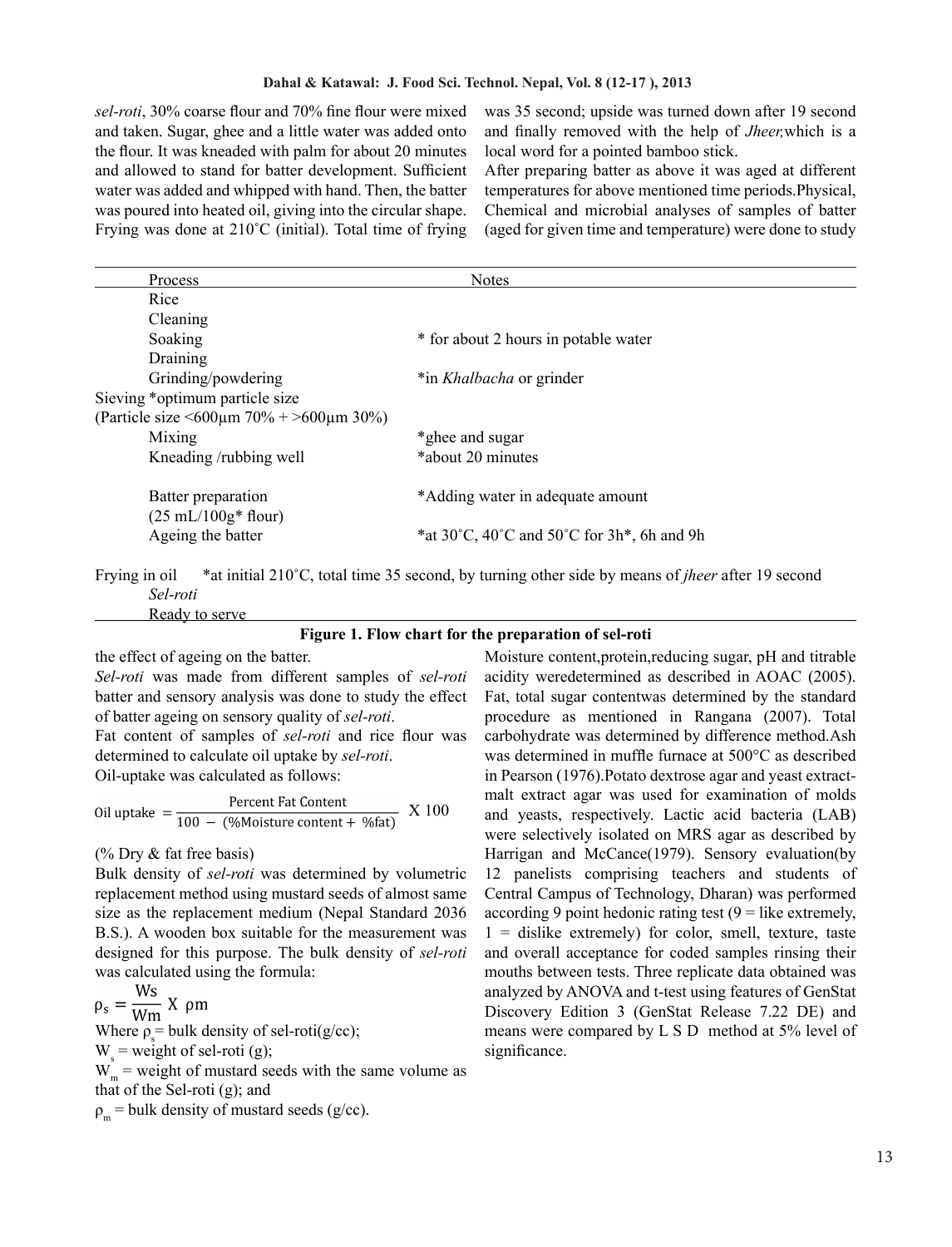#### **Results and Discussion Composition of s***el-roti* **batter**

Table 1 shows the proximate composition of freshly prepared *sel-roti* batter. The composition was calculated on the average of three samples.

**Table 1. Proximate composition of freshly prepared sel-roti batter** 

| Parameters          | Values (%        |
|---------------------|------------------|
| Moisture            | $34.23 \pm 0.43$ |
| Total carbohydrates | $83.05 \pm 0.48$ |
| Protein             | $5.43 \pm 0.32$  |
| Fat                 | $10.65 \pm 0.38$ |
| Crude fiber         | $0.16 \pm 0.001$ |
| Ash                 | $0.7 \pm 0.015$  |

All values are on dry basis except moisture

Values are arithmetic mean of the triplicate samples ±standard deviation

## **Effect of ageing on acidity and pH of the** *Sel-roti* **batter**

The effect of ageing on acidity of the *sel-roti* batter is presented in Figure 2. Acidity of freshly prepared *sel-roti* batter was 0.09% (as lactic acid). Yonzan and Tamang  $(2010)$  also reported similar value  $(0.08\pm0.01)$ . As the time of ageing increased, the acidity in the batter was also increased due to production of lactic acid. Initially the increasing trend was slow where as it is faster at the later periods of ageing. During 9 hour of ageing, the acidity of the batter had increased from 0.09 to 0.15, 0.19 and 0.124 (as lactic acid) for 30°C, 40°C and 50°C respectively. Consequently, there was a gradual fall in the acidity of the batter after 3 hr of ageing time at 50°C. The later slow decrease in the acidity at 50**°**Cmight be due to retardation of growth of mesophilic organisms at that temperature. That might be due to proteolysis of protein at that temperature. Moulay *et al.* (2006),Law and Kolstad (1983), Savijoki *et al.* (2006) and many others reported the proteolytic activity of lactic acid bacteria. *Leuconostoc mesenteroides, Enterococcus faecium, Pediococcus pentosaceus* and *Lactobacillus Curvatus* are *the* most dominant lactic acid bacteria of *sel-roti* batter (Yonzan and Tamang, 2010). Evidence for extracellular proteolytic activity in *Lactobacillus curvatus* was also demonstrated by Pereira *et al.* (2001).



**Figure 2. Effect of ageing on acidity of sel-roti batter** 

The effect of ageing on pH of the sel-roti batter is presented in Figure 3. pH value of freshly prepared batter was found to be 0.58 which was similar value found by Yonzan and Tamang(2010). During 9 hour of ageing, the pH of the batterhad decreased from 5.8 to 5.09, 4.56 and 5.4 for 30°C,40°C and 50°C respectively.



**Figure 3. Effect of ageing on pH of** *sel-roti* **batter**

## **Effect of ageing on reducing sugar and total sugar content of** *sel-roti* **batters**

The effect of ageing on reducing sugar and total sugar content of the *sel-roti* batter is presented in Fig. 4 and Fig. 5 respectively. The initial reducing sugar content of *sel-roti* batter was found to be 0.33%. During 9 hour of ageing, it had increased to 0.64 %, 0.59 % and 0.75 % for 30°C, 40°C and 50°C respectively. The slightly lower rate of increase of reducing sugar at 30°C and 40°C can be understood as higher rate of consumption of fermentable sugar at these temperatures during ageing.

Total sugar content of *sel-roti* batter was increased during first 6 hour of ageing from 14.83% to 15.85%, 15.97% and 16.34% for 30°C, 40°C and 50°C respectively. The initial increment of total sugar content indicates hydrolysis of polysaccharides into simple sugar which might be due the effect of enzymes produced by mold present in the sample of *sel-roti* batter. The later decrease in total sugar content after 6 hour of ageing indicates the utilization of fermentable sugar by microorganisms to produce different metabolites.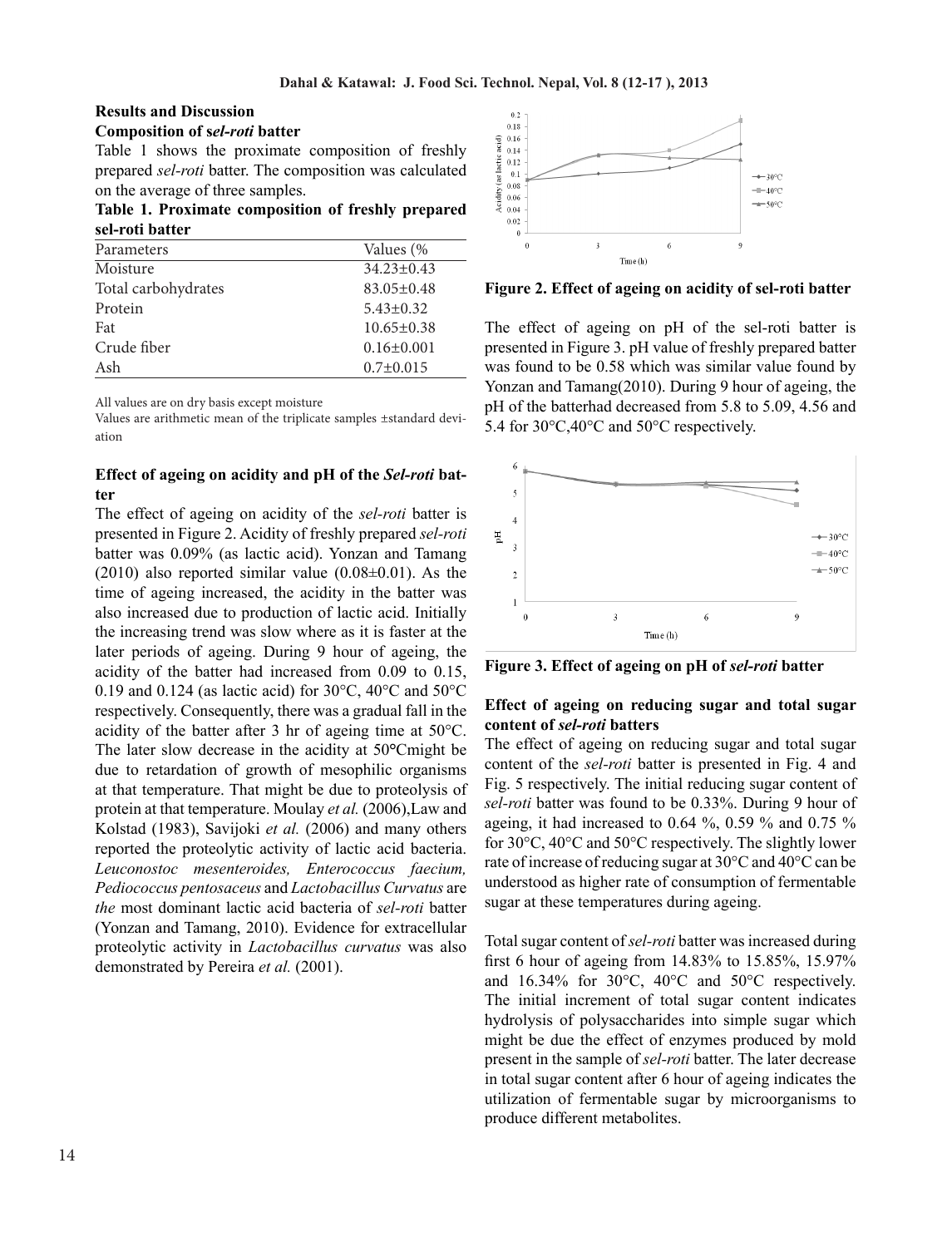

**Figure 4. Effect of ageing on reducing sugar content of sel-roti batter** 

## **Figure 5. Effect of ageing on total sugar content of sel-roti batter**

#### **Bulk density**

Bulk density of samples of *sel-roti*was determined to study the effect of s*el-roti*batter ageing onbulk density of product and the effect is presented in Figure 6.



**Figure 6. Effect of batter ageing on bulk density of sel-roti**

The bulk density of the product prepared from the fresh sample of *sel-roti* batter was 0.53 g/cc. The value was near about that found by Katawal and Subba (2011). The above fig 4.5 shows that during the ageing period of 3 hour bulk density of products were decreased for all temperatures of ageing (30°C, 40°C and 50°C). But after 3 hours of ageing it was increased slightly and reached up to 0.52 g/cc for 40°C. There was sharp increment of bulk density of *sel-roti* prepared from the samples of batter aged at 50°C. The graph shows that there was continuous decrease on bulk density of *sel-roti* prepared from the sample of batter aged at 30°C. That might be due to the effect of fermentation by yeast as that temperature is optimum for yeast.

#### *Fat-uptake*

Fat uptake of the products (Dry and fat free basis) prepared prom the samples of batters aged for different conditions were shown in Figure 7. The value for the *selroti* from freshly prepared batter was 27.01%. The value was quite lower than that found by Katawal and Subba (2011). Katawal and Subba also reported that *sel-roti*  made from rice flour containing smalleror finer particles absorbs more oil or fat and vise versa. The reason of lower fat uptake of these products was probably due to presence of course particle of flour in the recipe.



**Figure 7. Effect of batter ageing on fat-uptake**

Figure 7 shows that fat-uptake decreases with increase in ageing time which might be due to production of lactic acid as ageing proceeds. Mahmod *et al.* (2008) reported that the use of acetic and lactic acid in rice causes a decrease in oil penetration.

#### *Microbial analysis*

The microbial population of LAB, yeast and mold in freshly prepared batter were  $10^4$ ,  $10^3$  and  $10^6$ cfu/g of sample. Similar result was found by Yonzan and Tamang (2010) where the microbial populations of LAB and yeasts were  $10^4$  -  $10^8$ cfu/g and  $10^4$  -  $10^5$ cfu/g, respectively. The initial mold count of freshly prepared batter was  $10^6$ cfu/g. Mold was not detected in the sample of batter by Yonzan and Tamang (2010). High mold count in the sample of batter in this study might be due to contamination from sugar used in the recipe.

The effects of ageing on the microbial population of batter were shown in Figure 8, Figure 9 and Figure 10. Figure 8 and Figure 9 show that microbial population of LAB and yeast were increased with ageing period at 30°C and 40°C. LAB and yeast count at the end of 9 hours of aging was higher at 30°C than at 40°C which might be due to more favorable condition of LAB and yeast growth at 30°C than at 40°C. LAB and yeast count at 50°C was markedly decreased during 9 hours of ageing of batter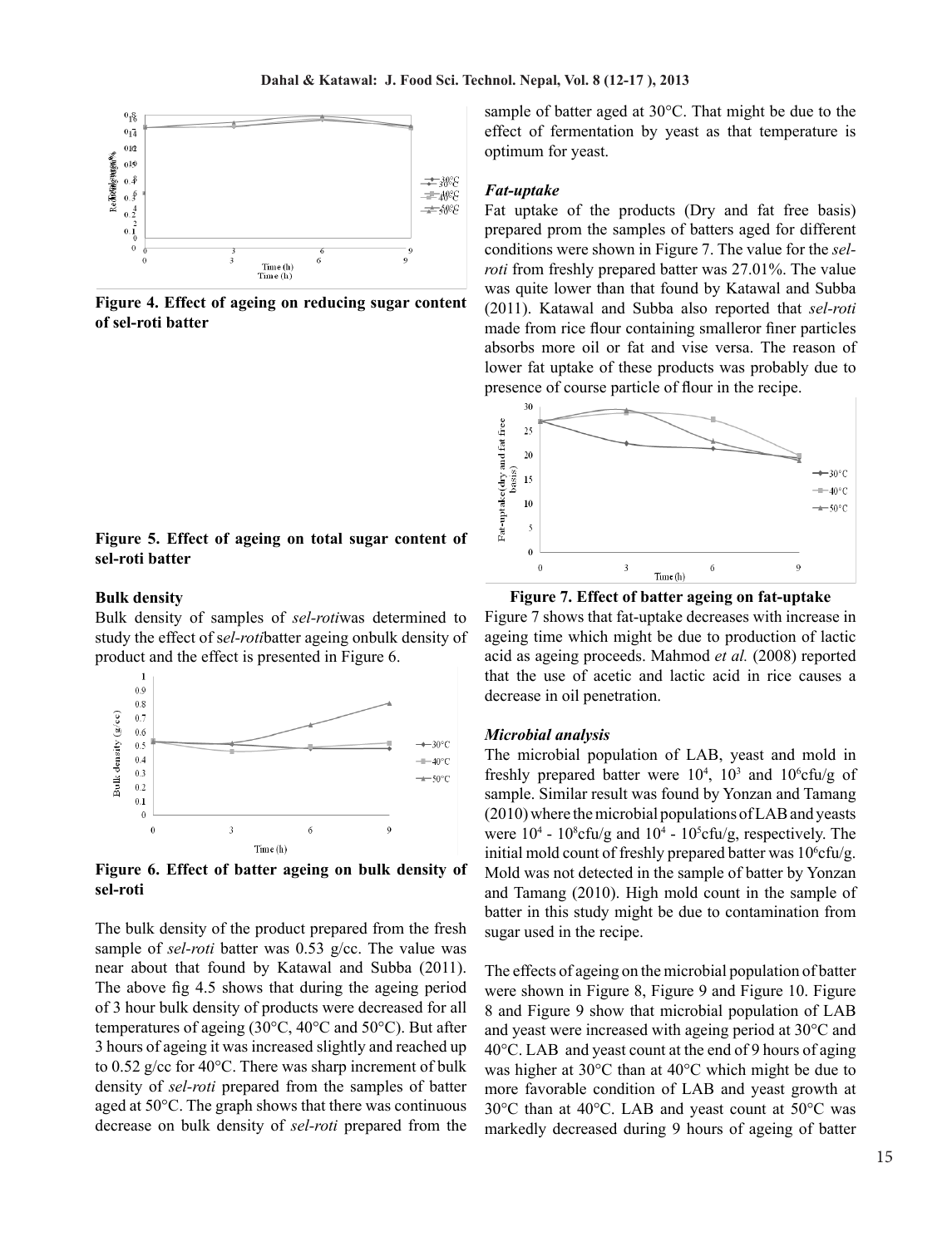as higher temperature retard and even kill vegetative microorganisms.



**Figure 8. Effect of ageing on LAB count**



**Figure 9. Effect of ageing on Yeast count**

Figure 10 shows decrease of mold count in the samples of batter during aging at all temperatures (30°C, 40°C and 50°C) which might be due to antimicrobial activity of LAB. All strains of LAB isolated from Sel-roti batter showed antimicrobial activities under the applied condition (Yonzan and Tamang, 2010).



**Figure 10. Effect of ageing on Mold count**

#### **Sensory quality of the product**

To study the effect of ageing on the sensory quality of the*sel-roti*, ten products from the samples of batter with different temperature (30°C, 40°C and 50°C )and different time(0 h, 3h, 6h and 9h) of ageing was prepared and sensory analysis of the *sel-roti* was carried out.

The mean sensory scores of the products in terms of appearance,smell, taste, texture andoverall acceptability arepresented in Fig.11, 12, 13, 14 and 15 respectively. The mean sensory score in terms of appearance, smell, texture and overall acceptability of the s*el-roti* prepared from batter aged for 3 hour at 40°Cwere highest. The score were significantly different  $(p<0.05)$  from the mean sensory scores in terms of appearance, smell, texture and overall acceptability of other *sel-roti* but no significant difference (p>0.05) was observed from the s*el-roti* prepared from the sample of batter aged for 6 h and 9 h at 30°C. The mean sensory score in terms of taste of the *sel-roti* prepared from the batteraged for 3 h at 50°Cwas highest. That might be due to higher amount of residual sugar present in the batter. That score was significantly different  $(p<0.05)$  from the mean scores of taste of other *sel-roti* but no significant difference (p>0.05) was observed from the s*el-roti* prepared from the samples of batter aged for 6 h and 9 h at 30°C and 3 h and 6 h at  $40^{\circ}$ C.





**Figure 11. Effect of batter ageing on appearance of** 

**Figure 12. Effect of batter ageing on smell of sel-roti**